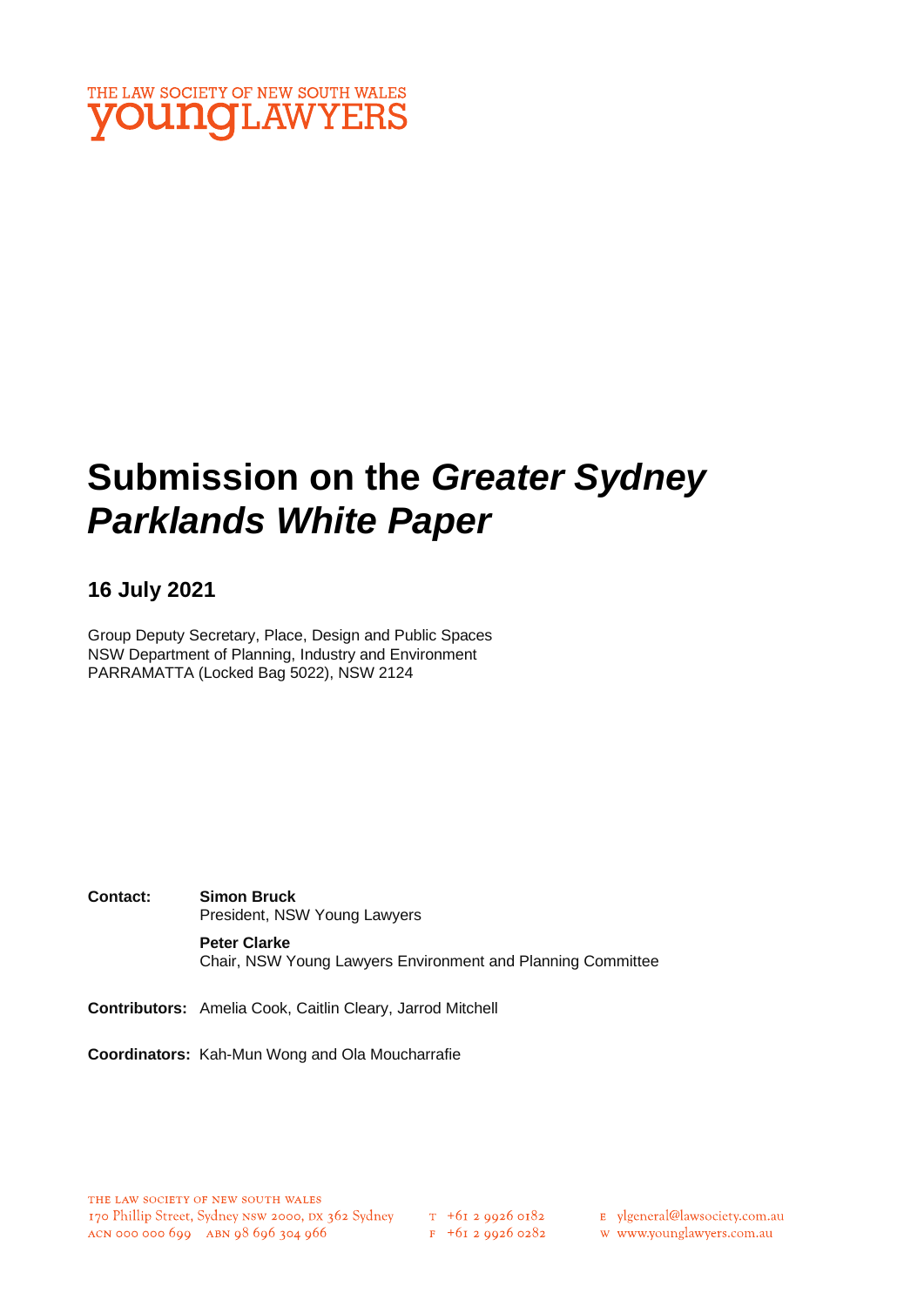

## The NSW Young Lawyers Environment and Planning Committee (**Committee**) make the following submission in response to the *Greater Sydney Parklands White Paper* (**White Paper**).

## **NSW Young Lawyers**

NSW Young Lawyers is a division of The Law Society of New South Wales. NSW Young Lawyers supports practitioners in their professional and career development in numerous ways, including by encouraging active participation in its 15 separate committees, each dedicated to particular areas of practice. Membership is automatic for all NSW lawyers (solicitors and barristers) under 36 years and/or in their first five years of practice, as well as law students. NSW Young Lawyers currently has over 15,000 members.

NSW Young Lawyers accepts the science and wide-ranging effects of climate change, including as outlined by the United Nations Intergovernmental Panel on Climate Change in its leading expert reports. NSW Young Lawyers considers that Australia has the ability and a responsibility to rapidly reduce emissions and actively help to keep the world's emissions within its remaining 'carbon budget'.

NSW Young Lawyers recognises that there is a climate emergency, posing an unprecedented challenge for human rights and the rule of law. In order for there to be intergenerational equity and climate justice, as well as interspecies equity and ecological sustainability, the law needs to enable and require Australia to rapidly decrease  $CO<sub>2</sub>$  (and other greenhouse gas) emissions and to be legally accountable for their adverse contributions to the impacts of climate change.

The NSW Young Lawyers Environment and Planning Committee comprises of a group of approximately 250 members interested in our natural and built environment. The Committee focuses on environmental and planning law issues, raising awareness in the profession and the community about developments in legislation, case law and policy. The Committee also concentrates on international environment and climate change laws and their impact within Australia.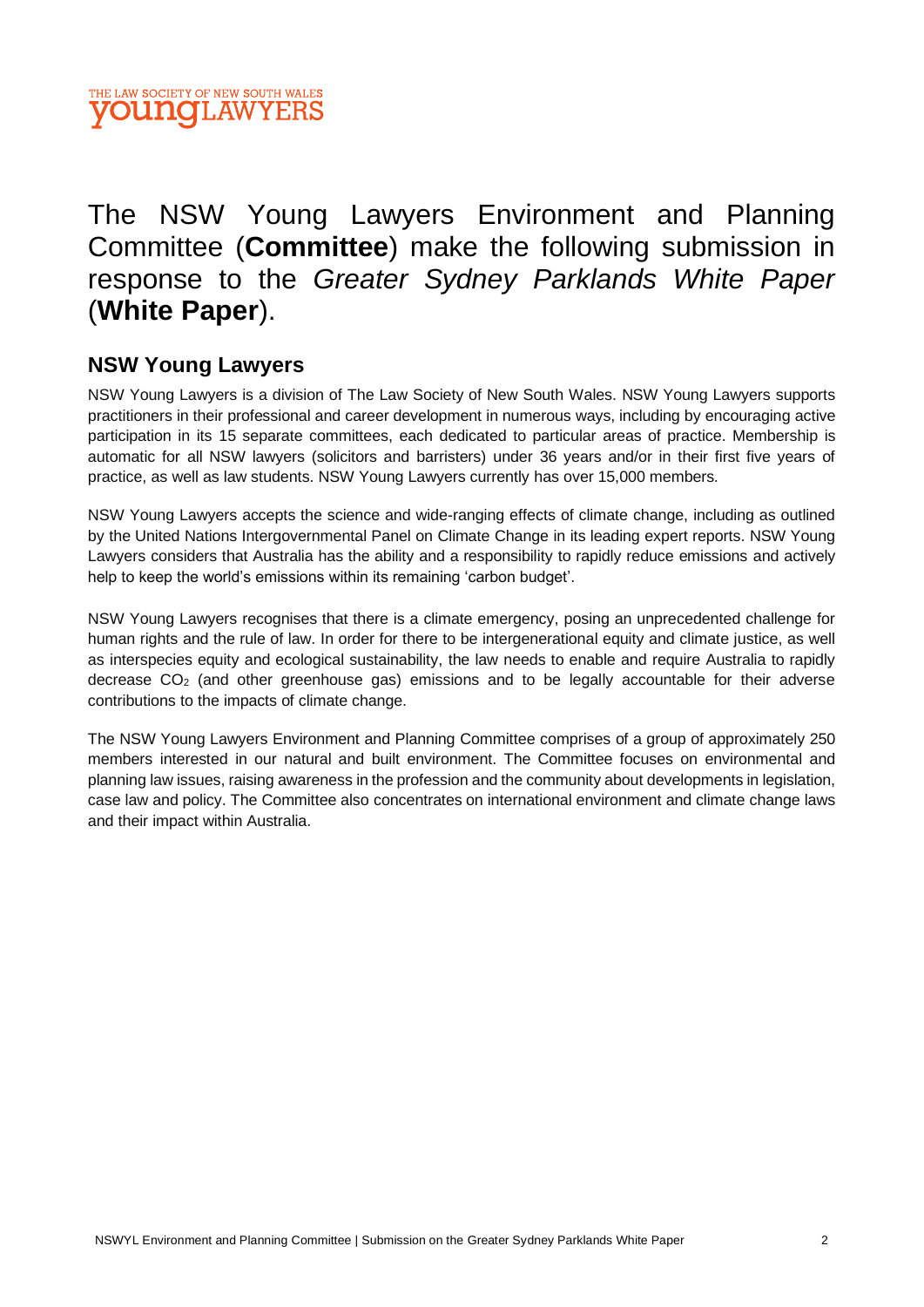#### THE LAW SOCIETY OF NEW SOUTH WALES **OUNOLAWYE**

## **Introduction**

The Committee welcomes the opportunity to comment on the Greater Sydney Parklands White Paper**.** This submission addresses:

- City-wide planning
- Community trustee boards
- First Nations community participation.

The Committee acknowledges the traditional custodians of the lands and rivers on which Greater Sydney Parklands are situated and pays respects to the elders past, present and emerging.

#### **Summary of Recommendations**

- 1. That planning legislation be amended to provide for mandatory contributions as part of conditions for development consent, where development is being undertaken in proximity to parklands.
- 2. That GSP legislation provides a clear basis for the community trustee boards and the requirement for the GSP Trust to consider the boards' advice in decision-making.
- 3. That the membership of community trustee boards reflects a balance of local community voices, diverse expertise and minority or 'hard to reach' groups that will allow greater access and use of the parks.
- 4. That the Consultation and Engagement Framework prioritises meaningful engagement with First Nations people through: emphasising community education on First Nations traditional knowledge, providing for representation on community trustee boards, and implementing a Reconciliation Action Plan.
- 5. That the First Nations community engagement principles be supported by a formal policy to set out the detail of the GSP Trust's approach to engagement and negotiation with First Nations people.
- 6. That GSP legislation includes a statutory obligation to negotiate with First Nations people in good faith in relation to significant changes to use and development.
- 7. That the GSP Trust provides detailed historical information about the traditional owners of the parklands on its website.

## **City-wide planning**

#### **What are some of the opportunities that could be realised under a city-wide approach?**

1. The Committee considers that a consolidated approach to the management and conservation of the great parklands of Sydney provides important opportunities to bolster community spirit, promote wellbeing and happiness, and encourage unity across the city. Community events, such as park runs, markets, and fair days, could be hosted simultaneously at all or multiple of the parkland locations to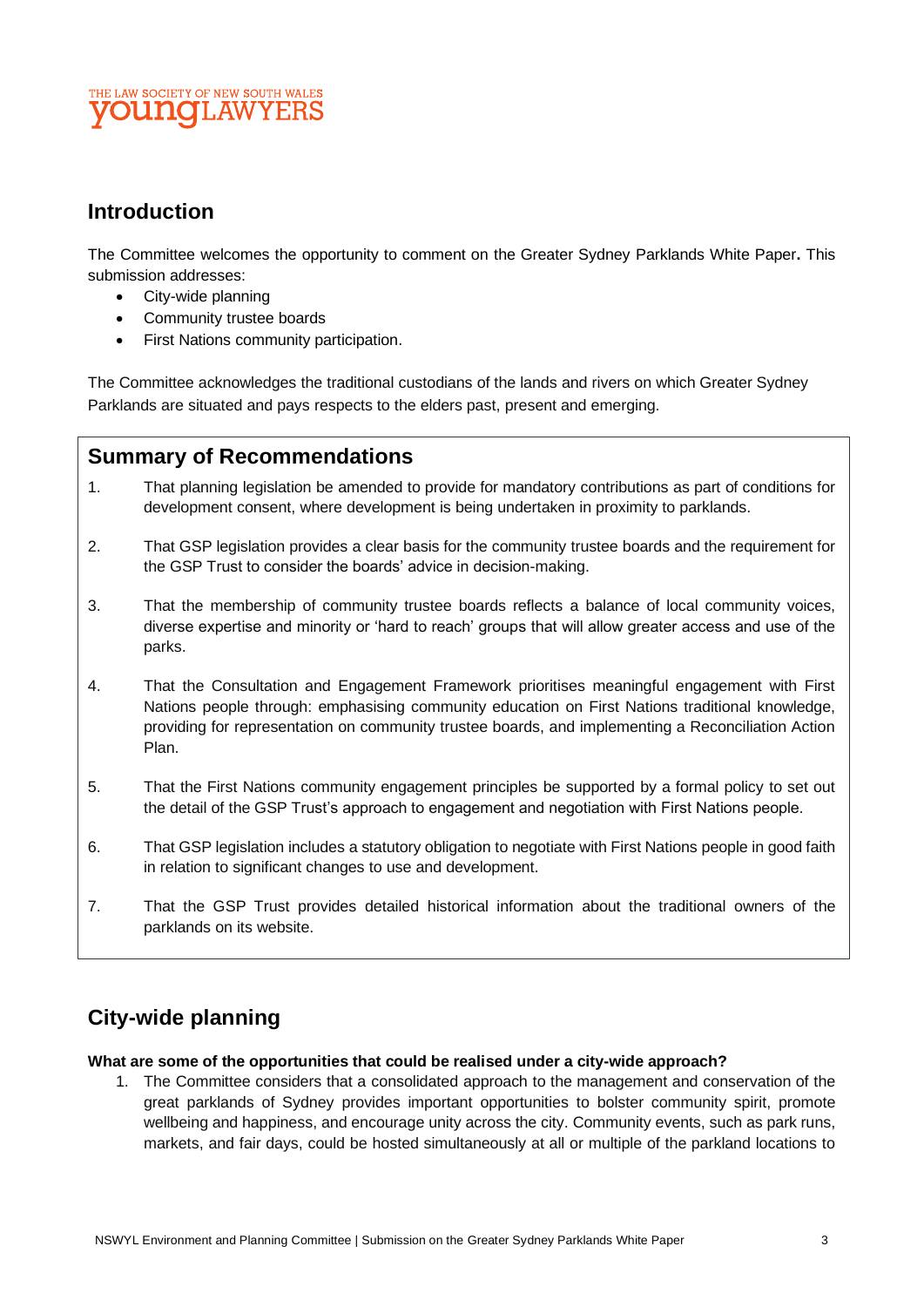

promote accessibility and a sense of union in an otherwise sprawled and varying city. Connection, variety, exploration and cohesion are healthy and impactful notions for the Sydney community, and are values that the Greater Sydney Parklands Trust (**GSP Trust**) would be ideally placed to endorse and encourage with its shared resources across the greater Sydney region.

#### **How do we ensure that local values and aspirations are recognised and respected?**

- 2. The objects of any legislation relevant to the parklands must focus on the preservation of the natural environment and the promotion of local values for the common good, such as the shared enjoyment of the outdoors and family friendly spaces with properly managed facilities for domestic animals.
- 3. If the existing legislative framework is to stay, a great amount of work is required to ensure that the voices of each local parkland remain prominent in decision-making and the unique local values and aspirations of each parkland and its community are recognised and respected within the new GSP consolidated framework. Sweeping legislative change would be required to align the legislative purposes of each parkland under the GSP's purview, such that the decisions made by the GSP can be made with unified purposes in mind. Without significant legislative change, the GSP's decision making may fail to give justice to the legislative purpose of one park's legislation in attempting to further the aims of another park's development.
- 4. However, it must always be kept in mind that any legislative action to bring uniformity to the legislated purposes of geographically and culturally distinct parklands runs the risk of diminishing the individuality which makes each park unique. The risk associated with a consolidated management structure is that, in practice, the unique attributes of particular spaces can be overlooked. Instead, the spaces are viewed together, as one, and solutions are applied in a "one size fits all" approach. This neglects the individual needs of a space and its community and leads to lack of diversity.

#### **Are there other changes to existing legislation that would support the city-wide approach and access to similar opportunities across the Parklands Estate?**

5. The parklands are an invaluable community resource that must be protected from commercial ventures. Where nearby commercial development is inevitable, for example, as a result of the Integrated Transport Plan for Parramatta CBD<sup>1</sup> and the Parramatta CBD Planning Proposal<sup>2</sup> near Parramatta Park, legislation such as s. 7.11 of the *Environmental Planning and Assessment Act 1979*  (NSW) (*EPA Act*) offers support for the integrity of the parklands that are in close proximity to public and private development. Section 7.11 provides for contributions (either monetary contributions or dedications of land) towards the provision or improvement of amenities or services as a condition of development consent. Councils can make contributions plans for the purpose of imposing such

<sup>1</sup> City of Parramatta, *Integrated Transport Plan for Parramatta CBD* (Web Page, 2021)

[<sup>&</sup>lt;https://participate.cityofparramatta.nsw.gov.au/ITP-Parra-CBD>](https://participate.cityofparramatta.nsw.gov.au/ITP-Parra-CBD).

<sup>2</sup> City of Parramatta, *Parramatta CBD Planning Proposal* (Web Page, 2021)

[<sup>&</sup>lt;https://participate.cityofparramatta.nsw.gov.au/cbd-planning>](https://participate.cityofparramatta.nsw.gov.au/cbd-planning).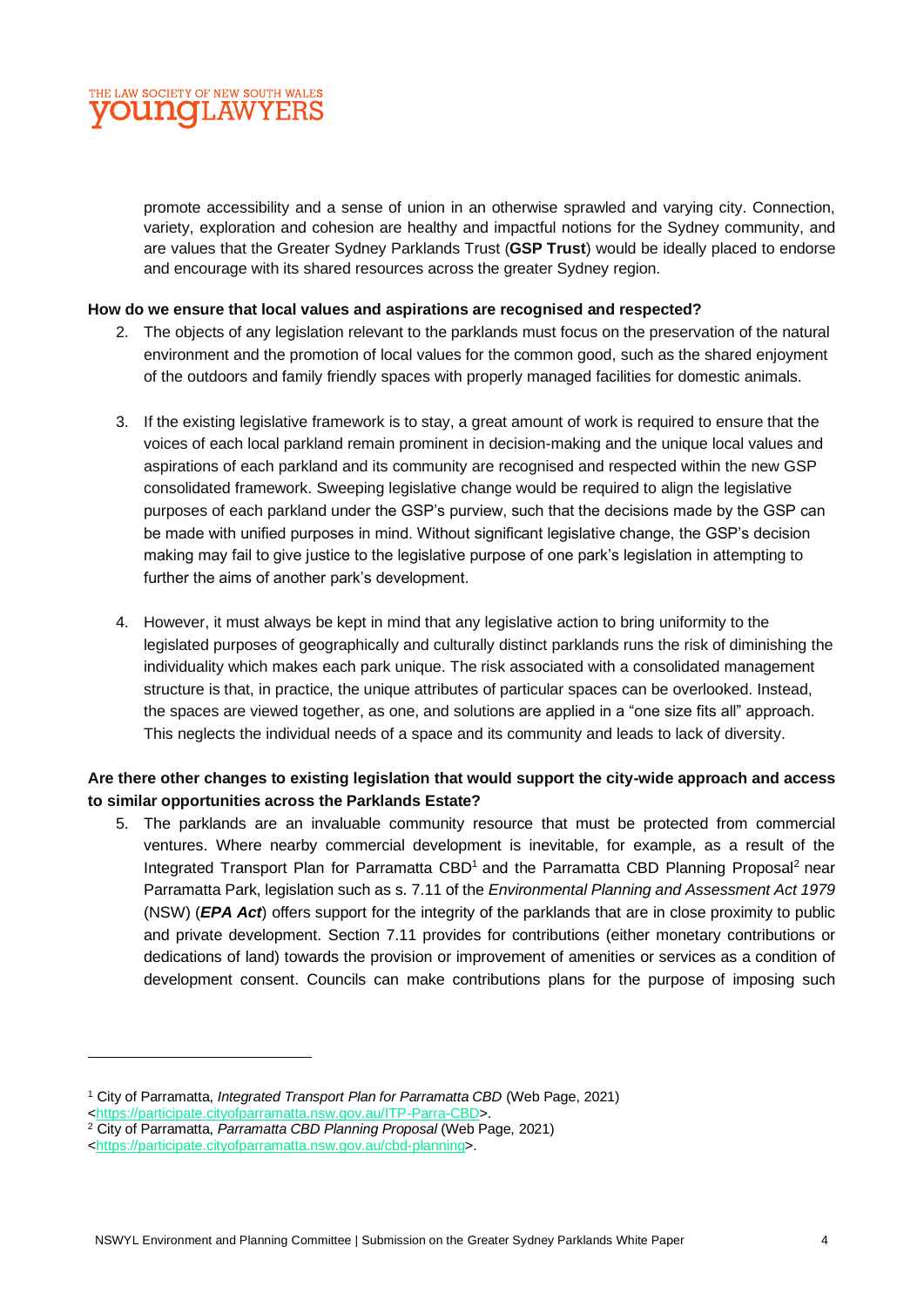

conditions<sup>3</sup>, and cl. 27 of the *Environmental Planning and Assessment Regulation 2000* (NSW) (*EPA Regulations*) sets out the particulars that the plan must contain.

6. Contributions plans are a powerful mechanism that could significantly increase the endurance and vitality of green space in Greater Sydney. To ensure the parklands are appropriately maintained and, as a result, endure throughout times of developmental change, the terms of s. 7.11 of the *EPA Act*, or the terms of its application in cl. 27 of the *EPA Regulations*, could be bolstered to explicitly include mandatory contributions to be directed to the various parklands governed by the GSP.

**Recommendation 1: that planning legislation be amended to provide for mandatory contributions as part of conditions for development consent, where development is being undertaken in proximity to parklands.**

## **Community trustee boards**

#### **How do you see the community trustee boards interfacing with the overall GSP umbrella trust?**

- 7. The Committee agrees that a 'one-size-fits-all' approach should be avoided and an appropriate method would be to implement community trustee boards to advise and assist the GSP Trust in decision making processes. Community trustee boards could provide valuable insights related to community uses of particular parklands. They would also provide a platform for community concerns and feedback to be shared, and ultimately considered by the GSP Trust.
- 8. The Committee understands that the legislation will require the GSP Trust to develop the Consultation, Engagement and Advocacy Framework (**Framework**), which will set out the establishment and constitution of the community trustee boards. The Committee considers that there would be a stronger footing to the community trustee boards if there were specific legislative provisions establishing the boards and stating their core functions. For example, Part 3 Div 2 of the *National Parks and Wildlife Act 1974* (NSW) constitutes and describes the functions of regional advisory committees under that Act. With a statutory basis for the community trustee boards in the legislation, further detail about the operation of the boards could then be described in the Framework. The legislation should also require the GSP Trust to consult with the community trustee boards, once formed, in each 5-year review of the Framework.
- 9. Transparency will be crucial to ensure that community views are properly considered. As such, the Framework should describe the outputs that the community trustee boards will produce – for example meeting minutes, specific pieces of advice on plans/policies - and require that these outputs be published on the website. Similarly, the Framework should require the GSP Trust to identify how the advice of the community trustee boards has been taken into account.

<sup>3</sup> *Environmental Planning and Assessment Act 1979* (NSW), s 7.18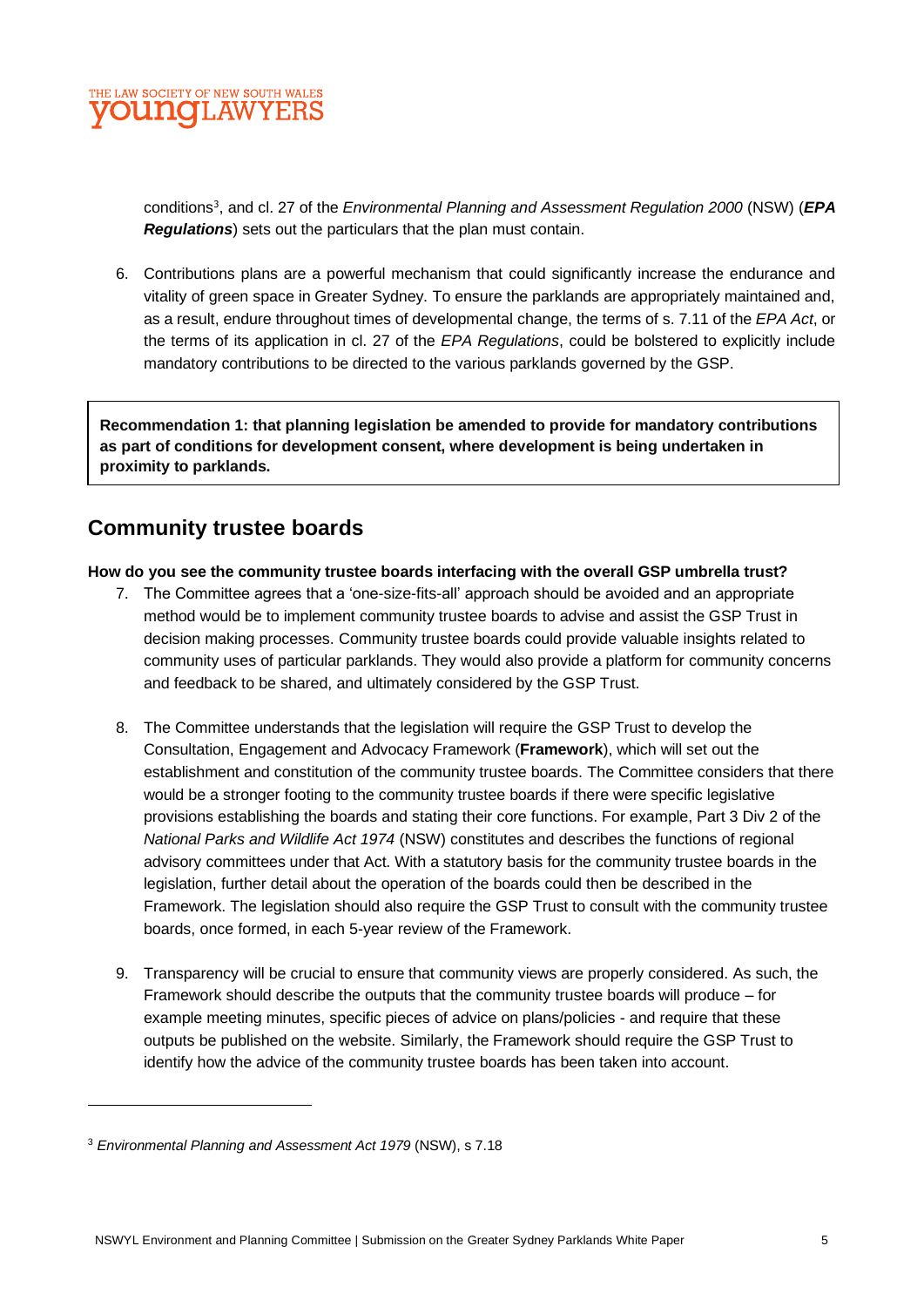#### THE LAW SOCIETY OF NEW SOUTH WALES **OUNCLAWYEF**

**Recommendation 2: that the GSP legislation provides a clear basis for the community trustee boards and the requirement for the GSP trust to consider the boards' advice in decision-making.**

#### **How long should community trustee board membership be in place? When should it be refreshed?**

10. Consistent with the term period for members of planning bodies under the EPA Act<sup>4</sup>, it is suggested that community trustee board memberships be for a term of 3 years, with the option to be reappointed for another 3 years. To ensure that board members reflect the voices of the community, it is recommended that board members not be appointed for a period of longer than 6 years in total.

**Who are some of the diverse groups who should be involved to reflect the broad range of interests relating to each park? / Should specific demographic groups within the community be appointed to these boards, and if so, which ones?**

- 11. The Committee stresses the importance of allowing equal access and use of the parks by all people. A well-rounded board membership will include a balance of both local community voices and minority or 'hard to reach' groups that will allow greater access and use the parks.
- 12. In particular, the White Paper identifies the need for equal access to the parks and their facilities. Accordingly, disabled access and use of parks is a universal consideration for all trustee boards. Depending on the locality of the respective parks, it may also be necessary for board members of different cultural and age demographics to be appointed in order to accurately represent the community's voices.
- 13. A range of expertise could also be garnered through diverse membership for example, through representation of First Nations people, heritage conservationists, environmentalists, biodiversity and native species advocates, human health advocates, social welfare advocates and local town planners.

**Recommendation 3: that the membership of community trustee boards reflects a balance of local community voices, diverse expertise and minority or 'hard to reach' groups that will allow greater access and use the parks.**

## **First Nations community participation**

**What approaches do you consider essential if we are to engage meaningfully with the community and First Nations People?**

<sup>4</sup> *Environmental Planning and Assessment Act 1979* (NSW), Sch 2 cl 11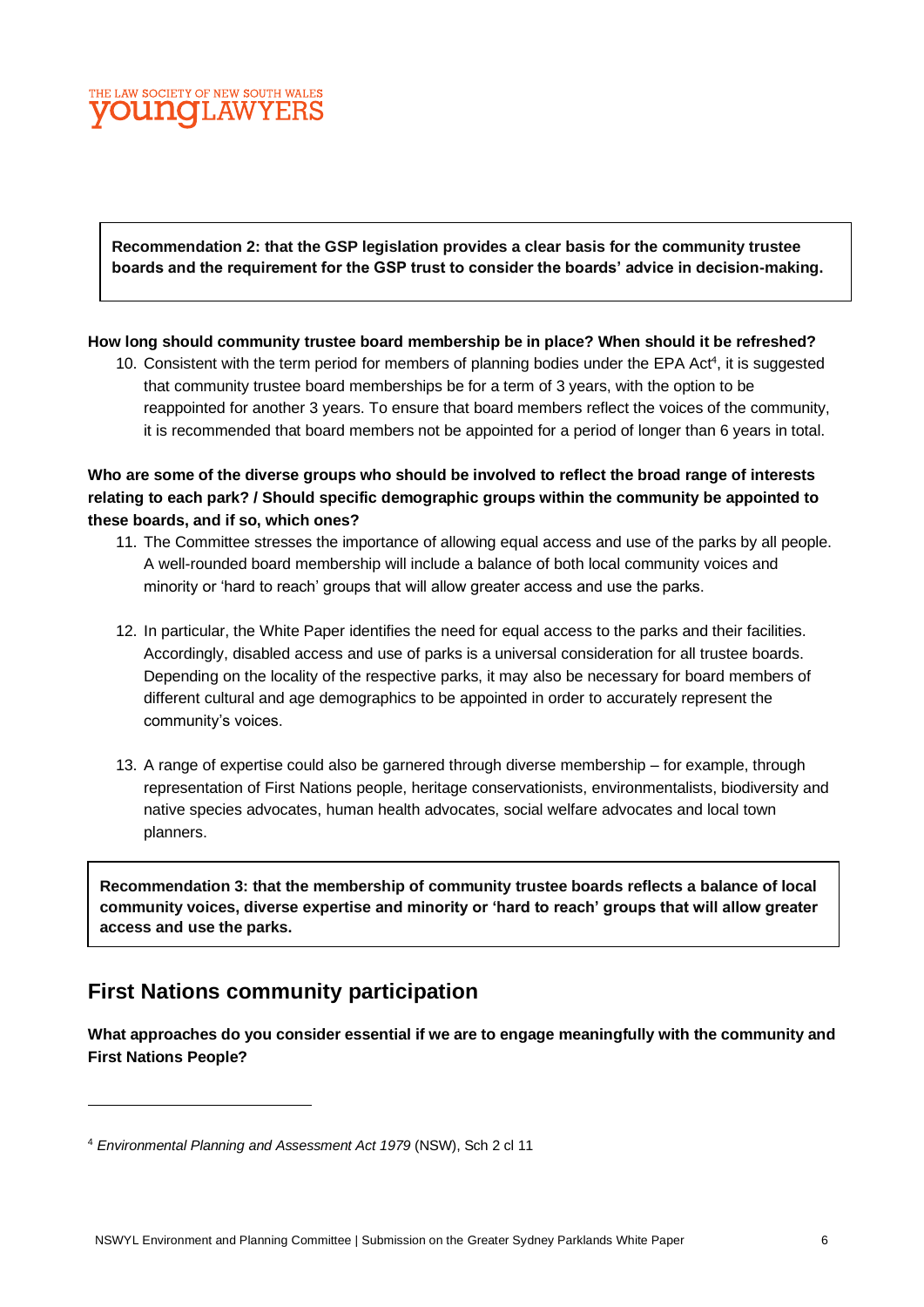

- 14. Communities across NSW have identified the need for greater involvement of First Nations people and communities when making decisions regarding public spaces, including parks. The White Paper acknowledges the need for relationships with local custodians who will "embed their knowledge in the management of parks",<sup>5</sup> however it does not indicate how this will transpire. On this basis, it is suggested that education of traditional First Nations knowledge and relationship with the respective parks be included in the aims and objectives of the Framework. In addition to this, it is appropriate that First Nations people be appointed and appropriately resourced as community trustee board members in all areas and/or consulted with when advice and input is being provided to the GSP Trust.
- 15. The GSP Trust should develop a Reconciliation Action Plan (RAP) to progressively realise meaningful engagement with First Nations people. Reconciliation Australia guidance outlines a staged approach to reconciliation, with a different RAP model for each stage. In this respect, a "Reflect RAP" would allow the GSP Trust to spend time scoping and developing relationships with First Nations stakeholders before committing to specific actions or initiatives.<sup>6</sup>

**Recommendation 4: that the Consultation and Engagement Framework prioritises meaningful engagement with First Nations people through: emphasising community education on First Nations traditional knowledge, providing for representation on community trustee boards, and implementing a Reconciliation Action Plan.**

#### **What elements would you like to see in the new Consultation and Engagement Framework?**

- 16. The Committee welcomes the proposal to include First Nations community engagement principles in the Framework. In particular, the Committee underscores the importance of early and ongoing engagement with First Nations people in relation to significant changes to use and development in the greater Sydney parklands. In order to ensure that genuine engagement and negotiation occurs, the Committee encourages the adoption of a formal policy on the GSP Trust's engagement and negotiations with First Nations people. At a minimum, it would be appropriate for the policy to detail:
	- who will be consulted;
	- the time period in which those people will be able to make written submissions;
	- the obligations on the GSP Trust to take those submissions into account when making relevant decisions;
	- the requirement to record consideration of those submissions in written reasons; and
	- the right to an internal review in the event that a person is not satisfied with the consultation process.

<sup>5</sup> Department of Planning, Industry and Environment, *Parklands for People – a proposed legislative framework for Greater Sydney Parklands* (White Paper, May 2021) 24.

<sup>6</sup> Reconciliation Australia 'Which RAP is right for you?', *Reconciliation*, (Web page) [https://www.reconciliation.org.au/wp](https://www.reconciliation.org.au/wp-content/uploads/2018/02/rap-framework-_v2.pdf#page=2)[content/uploads/2018/02/rap-framework-\\_v2.pdf#page=2](https://www.reconciliation.org.au/wp-content/uploads/2018/02/rap-framework-_v2.pdf#page=2)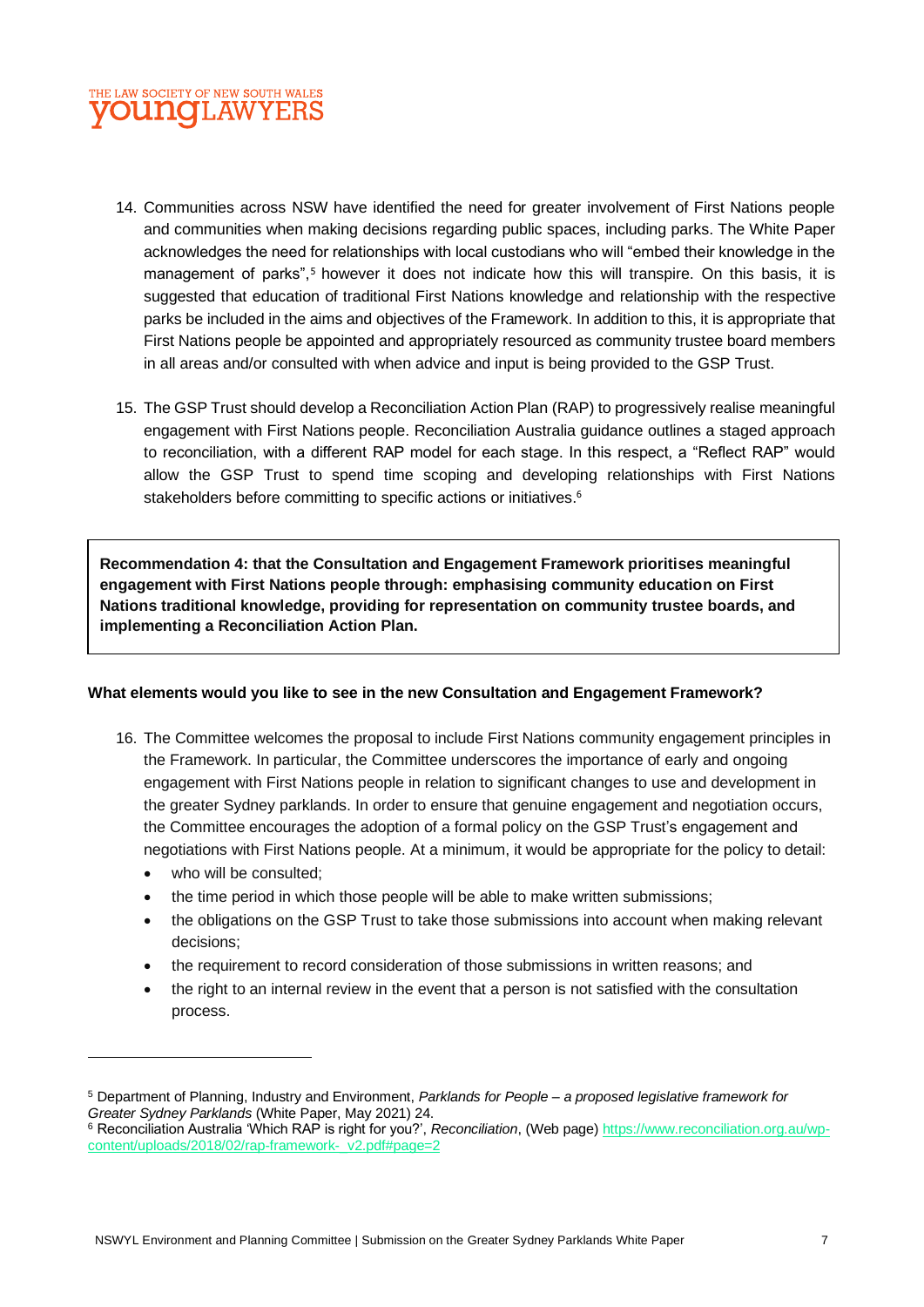#### THE LAW SOCIETY OF NEW SOUTH WALES **OUNCLAWYERS**

- 17. For the purposes of transparency and accountability, the policy should be published along with the Framework on the GSP Trust's website, as a part of the Trust's continuous disclosure obligations under the *Government Information (Public Access) Act 2009* (NSW).
- 18. The Committee agrees that the GSP Trust should negotiate with First Nations people in good faith. The Committee considers it appropriate for the good faith obligation to be enshrined in statute and that decisions of the GSP Trust should be susceptible to merits review in the event that the Trust fails to negotiate in good faith. Having regard to the complexity of good faith obligations, it is not appropriate for such an obligation to be defined in statute, but rather to rely on the common law definition.
- 19. Finally, the Committee notes the importance of ongoing community education in relation to the history of First Nations people in the greater Sydney parklands. In addition to community education programs, it is appropriate that the website for each of the parklands recognises the traditional owners of the land and includes a brief history of their experience of first contact. To the best of the Committee's knowledge, only the Western Sydney Parklands and Parramatta Parklands have published information on their website about the traditional owners of the land. This should be rectified as a matter of urgency. Any information published about the traditional owners of the land should be supported by academic research.
- 20. In summary, the Committee welcomes the proposed First Nations community engagement principles and highlights that accountability measures are required to ensure their implementation. The first of these measures is a public policy on the GSP Trust's approach to engagement and negotiations with First Nations people. The second is a statutory obligation to negotiate with First Nations people in good faith in relation to significant changes to use and development. Finally, the Committee calls on the Trust to publish detailed historical information about the traditional owners of the greater Sydney parklands on its website, which would be consistent with the principles expressed in the white paper.

**Recommendation 5: that the First Nations community engagement principles be supported by a formal policy to set out the detail of the GSP Trust's approach to engagement and negotiation with First Nations people.**

**Recommendation 6: that GSP legislation includes a statutory obligation to negotiate with First Nations people in good faith in relation to significant changes to use and development.**